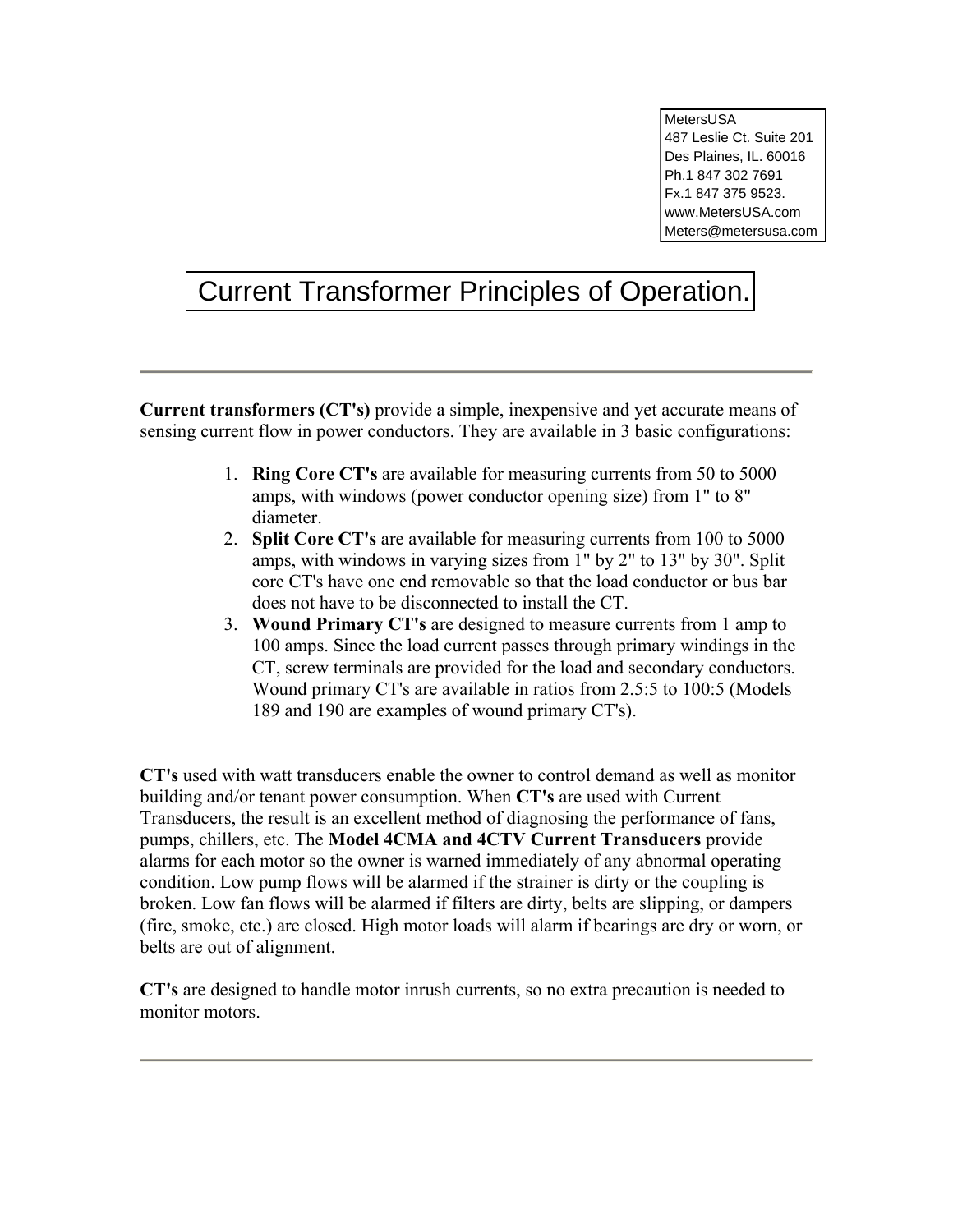The external load (e.g., meters, transducers, etc.) applied to the secondary of a CT is called the burden. The burden can be expressed in volt-amperes:

> $VA = I^2 \times Z$  $Z = \text{Total CT secondary impedance}$  $I =$  Secondary current (Generally 1 or 5 amps)

**Total burden** is the sum of:

- 1. Device (transducer, meter, etc.) Burden Furnished by the manufacturer.
- 2. Burden of Interconnecting Leads can be calculated by using the above formula. Use conductor resistance (total to the device and back) for Z (See Power Equations for chart of impedance of wire sizes).
- 3. Internal Burden of **CT** Windings This is so small that it can generally be ignored.

**Exact burden** calculations are usually not necessary unless the **CT** ratio is below 200:5. If necessary, see the section on burden calculations

The VA burden that a **CT** will handle varies with the ratio and physical size of the CT. The burden capacity for each **Model CT** is specified on the data sheet. A small 50:5 **Model 2RL** will only handle 1 VA of burden capacity. A large 2000:5 **Model 170RL** will handle a burden capacity of 100 VA.

As a rule of thumb, use a 1 amp input (**WT-1**) watt transducer for a 200 amp or less feeder. The 5 amp (**WT-5**) transducer can be used for feeders less than 100 amps when connected to wound primary **CT's** (**Model 189**).

## **Sizing CT's**

On **new construction**, size the CT to handle about 80% of the circuit breaker capacity. If the building is served by a 2000 amp breaker, use  $1600$  amp  $(2000 \times 0.8)$  CT's.

For **older buildings,** the peak demand can generally be determined from the power company or from past billings. In this case add 20 to 30% to the peak demand and size the CT's for this load. If the peak demand was 500 kW, the peak current on a 480/3/60 system would be:

## **500,000 / (480 x 1.73 x 0.9 pf) = 669 amps**

This assumes a 0.9 power factor. (Peak current would be higher with a lower power factor.) Use CT's about 20% larger. 800:5 CT's would be a good selection.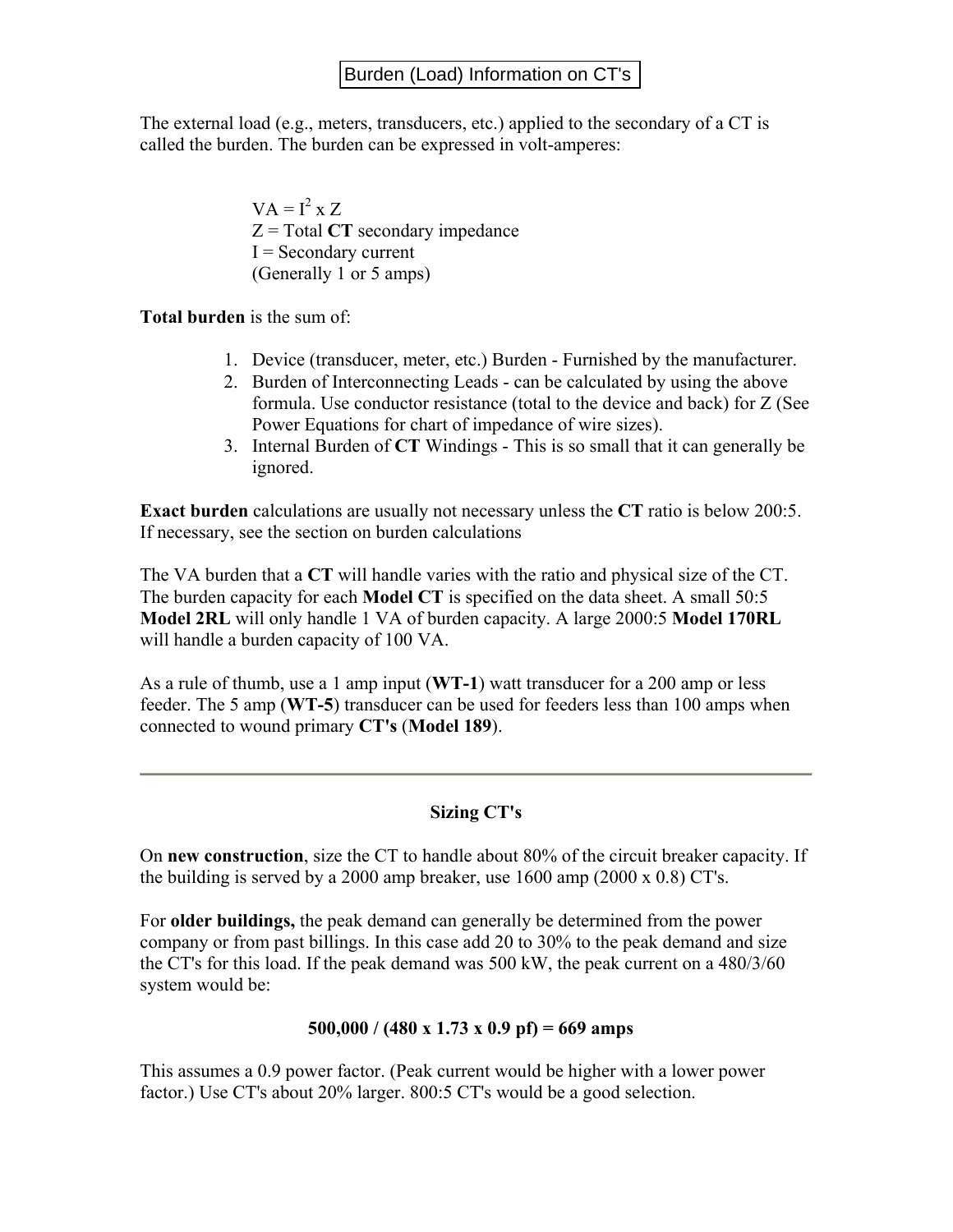For older buildings with no demand history, size the **CT's** the same as for new construction. Where possible, use multi-tap **CT's** so that the ratio can be reduced if the maximum load is much less than 80% of the breaker size.

**CT's** that are used to monitor motor loads can be sized from the nameplate full load motor amps.

#### **Selecting CT's**

A "Selection Guide" is provided in this catalog to aid in selecting the **type** of **CT** for your application. Non-standard ratios can be obtained by looping the conductor through the window to add or subtract current flow. (See Example in Figure 2.)

The relationship of the ratio of primary and secondary turns is expressed in the following formula:

#### $Ka = (Kn \pm Nsa) / Np$

```
Ka = Actual transformation ratio 
Kn = Nameplate transformation ratio 
Transformation ratio = primary current / secondary current 
Nsa = Number of secondary turns added or subtracted 
                         (To Add - loop X1 lead through H1. To Subtract - 
loop X1 opposite H1) 
Np = Number of primary turns
```


3 Primary Loops + 2 Secondary Loops added

**Example:** An application requires a 20:5 CT ratio, but only a 50:5 CT is available. Using the above formula it can be determined that by using 3 primary loops and adding 2 secondary loops that a 20:5 actual ratio will be obtained.

```
Ka = (Kn \pm Nsa) / Np= (10 + 2) / 3
   = 4 Actual CT Ratio = 20:5
```